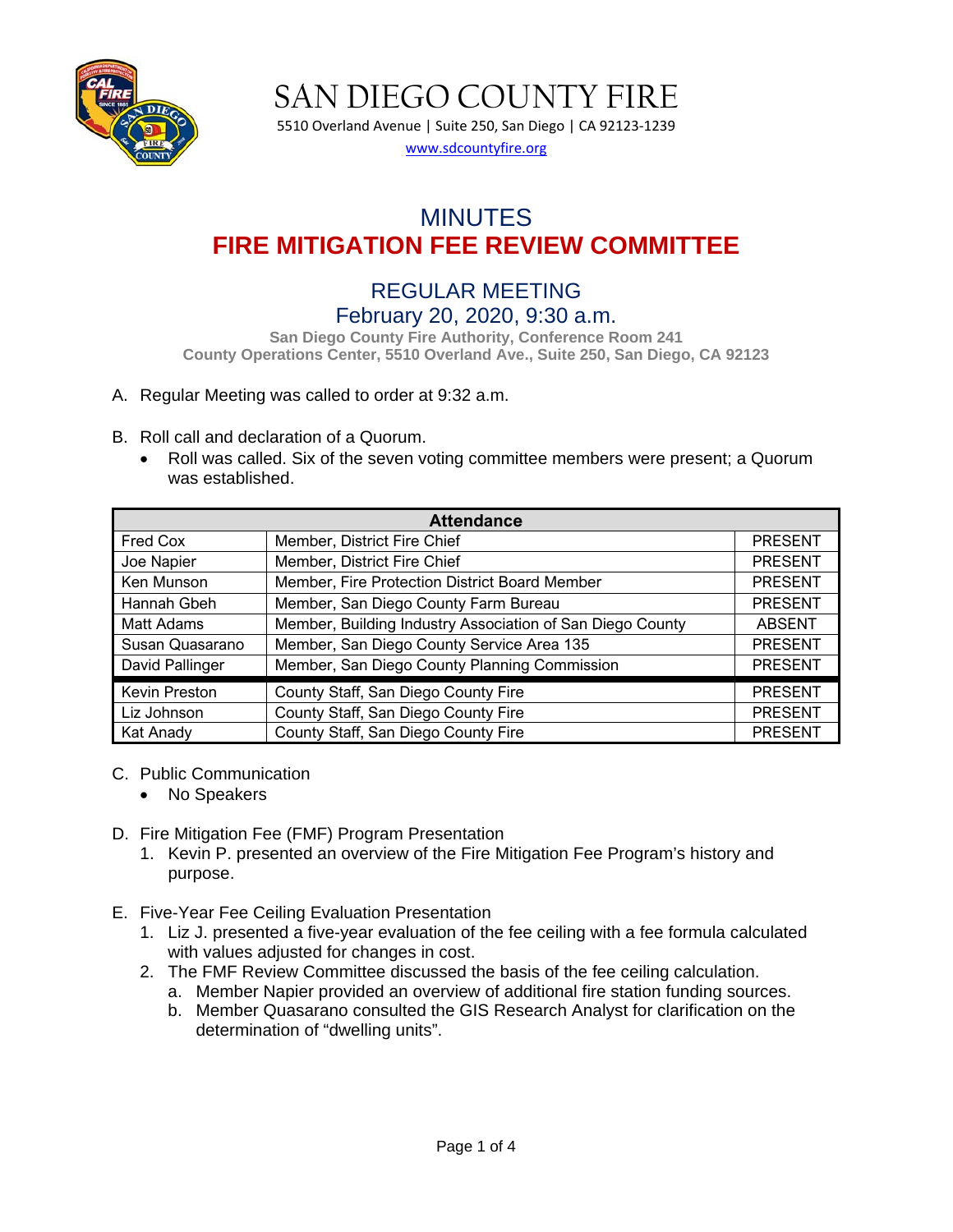

5510 Overland Avenue | Suite 250, San Diego | CA 92123-1239 [www.sdcountyfire.org](http://www.sdcountyfire.org/)

F. Fee Ceiling Adjustment

### **ACTION:**

ON MOTION of Member Gbeh, seconded by Member Pallinger, the FMF Review Committee requested County Staff recalculate the Fire Mitigation Fee Formula on the basis of "commercial and industrial structures" instead of "dwelling units" and research if there are "other permits for development" that can be used to collect fire mitigation fees (per Fire Mitigation Fee Ordinance Sec. 810.308.(b)(1).

AYES: Cox, Napier, Munson, Gbeh, Quasarano, Pallinger ABSENT: Adams

- G. FY 2020-21 Projects
	- 1. The FMF Review Committee reviewed proposed expenditures for Fiscal Year 2020-21 (see Table 1 attached).
	- 2. New Expenditures
		- a. Rancho Santa Fe:
			- i. RSFFPD-20

#### **ACTION:**

ON MOTION of Member Quasarano, seconded by Member Napier, the FMF Review Committee voted to approve the proposed expenditure.

AYES: Napier, Munson, Gbeh, Quasarano, Pallinger RECUSAL: Cox ABSENT: Adams

ii. RSFFPD-22

#### **ACTION:**

ON MOTION of Member Pallinger, seconded by Member Gbeh, the FMF Review Committee voted to approve the proposed expenditure.

AYES: Napier, Munson, Gbeh, Quasarano, Pallinger RECUSAL: Cox ABSENT: Adams

iii. RSFFPD-23

#### **ACTION:**

ON MOTION of Member Gbeh, seconded by Member Pallinger, the FMF Review Committee voted to approve the proposed expenditure.

AYES: Napier, Munson, Gbeh, Quasarano, Pallinger RECUSAL: Cox ABSENT: Adams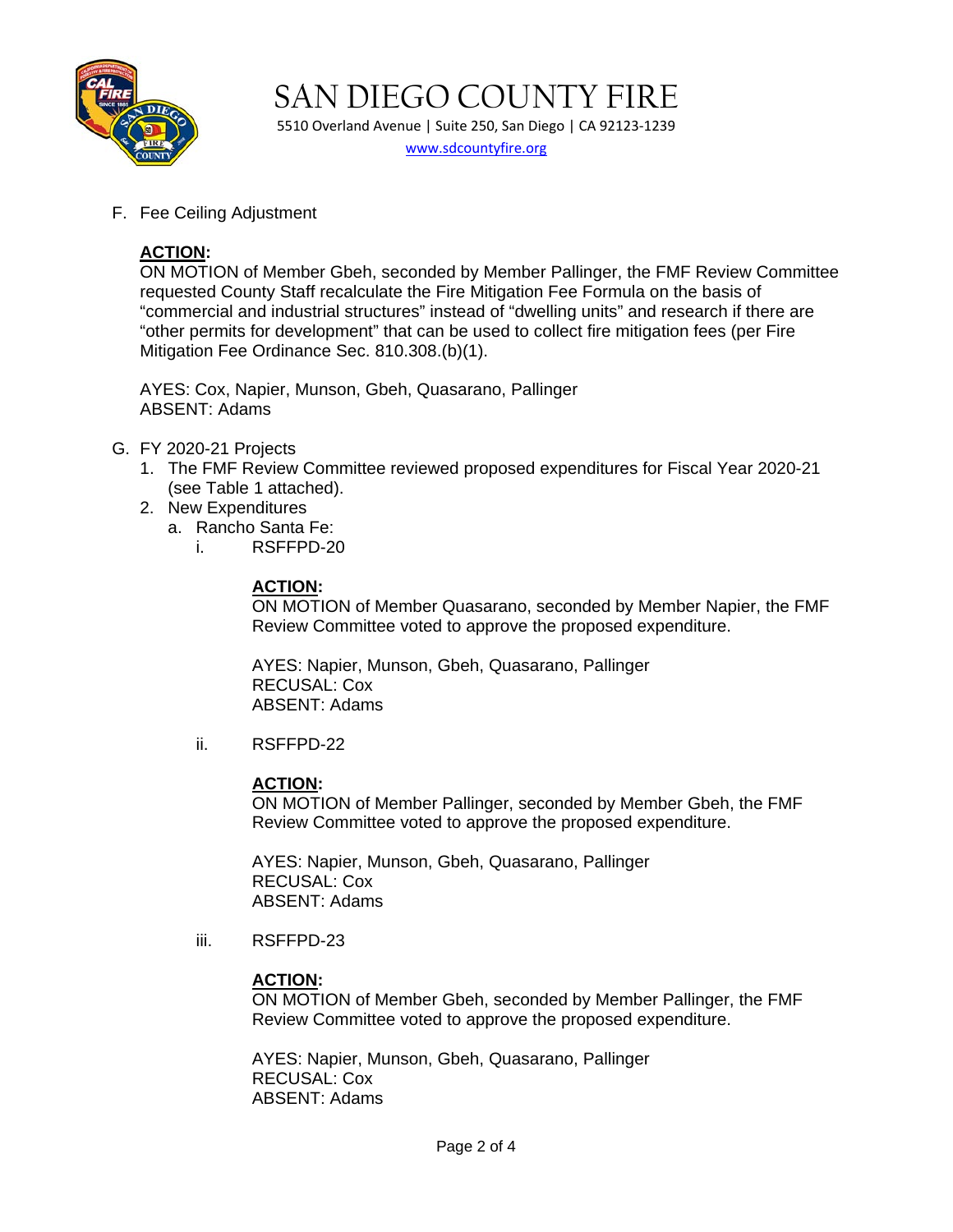

5510 Overland Avenue | Suite 250, San Diego | CA 92123-1239 [www.sdcountyfire.org](http://www.sdcountyfire.org/)

iv. RSFFPD-24

#### **ACTION:**

ON MOTION of Member Quasarano, seconded by Member Napier, the FMF Review Committee voted to approve the proposed expenditure.

AYES: Napier, Munson, Gbeh, Quasarano, Pallinger RECUSAL: Cox ABSENT: Adams

v. RSFFPD-25

#### **ACTION:**

ON MOTION of Member Gbeh, seconded by Member Pallinger, the FMF Review Committee voted to table the determination until more information was provided at the next meeting.

AYES: Napier, Munson, Gbeh, Quasarano, Pallinger RECUSAL: Cox ABSENT: Adams

vi. RSFFPD-26

#### **ACTION:**

ON MOTION of Member Quasarano, seconded by Member Munson, the FMF Review Committee voted to approve the proposed expenditure.

AYES: Napier, Munson, Gbeh, Quasarano, Pallinger RECUSAL: Cox ABSENT: Adams

vii. RSFFPD-27

#### **ACTION:**

ON MOTION of Member Gbeh, seconded by Member Pallinger, the FMF Review Committee voted to approve the proposed expenditure.

AYES: Napier, Munson, Gbeh, Quasarano, Pallinger RECUSAL: Cox ABSENT: Adams

- b. Valley Center:
	- i. VALLEY-10

#### **ACTION:**

ON MOTION of Member Cox, seconded by Member Munson, the FMF Review Committee voted to approve the proposed expenditure.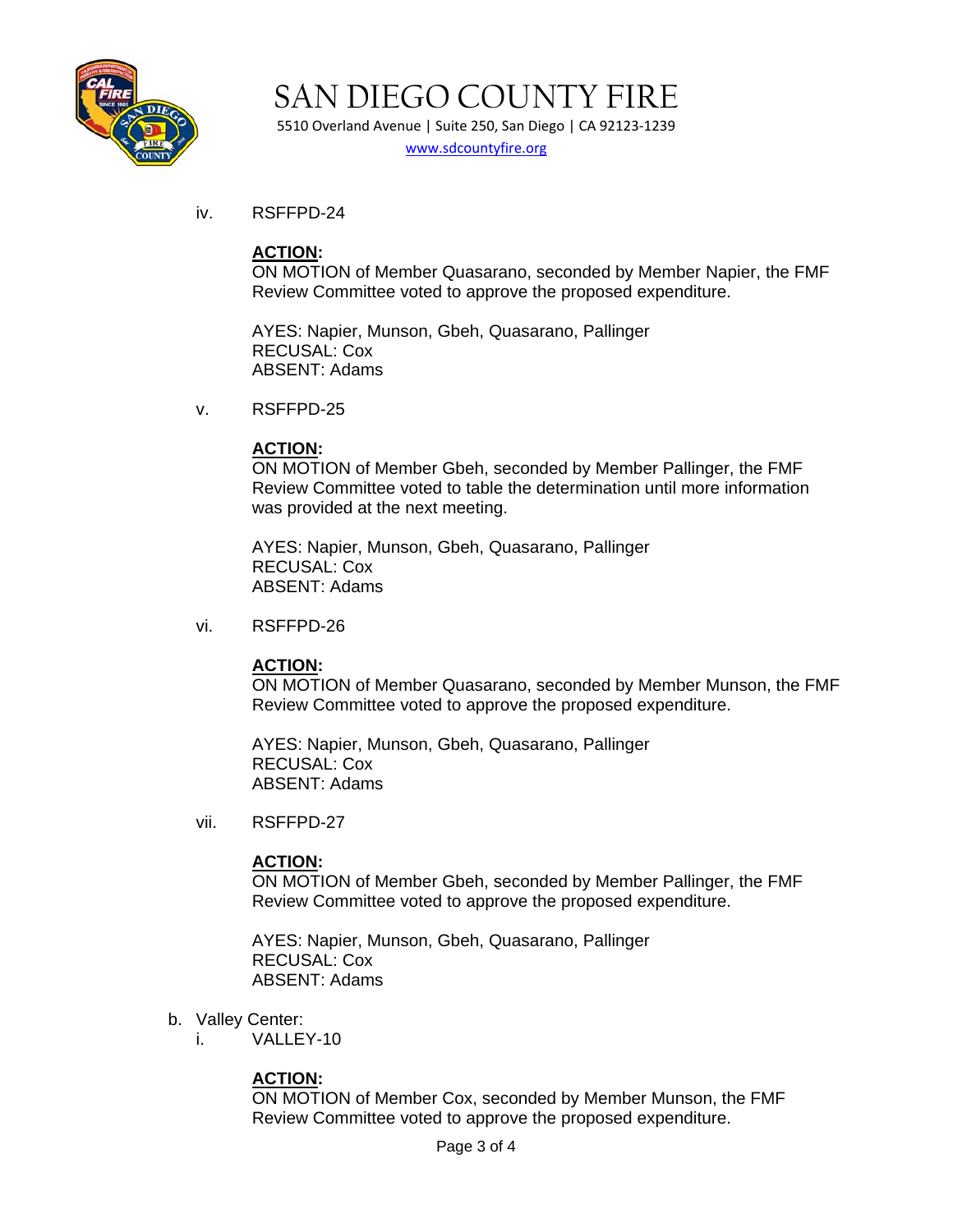

5510 Overland Avenue | Suite 250, San Diego | CA 92123-1239 [www.sdcountyfire.org](http://www.sdcountyfire.org/)

AYES: Cox, Munson, Gbeh, Quasarano, Pallinger RECUSAL: Napier ABSENT: Adams

ii. VALLEY-19

#### **ACTION:**

ON MOTION of Member Gbeh, seconded by Member Munson, the FMF Review Committee voted to approve the proposed expenditure.

AYES: Cox, Munson, Gbeh, Quasarano, Pallinger RECUSAL: Napier ABSENT: Adams

iii. VALLEY-20

#### **ACTION:**

ON MOTION of Member Quasarano, seconded by Member Pallinger, the FMF Review Committee voted to table the determination until more information was provided at the next meeting.

AYES: Cox, Munson, Gbeh, Quasarano, Pallinger RECUSAL: Napier ABSENT: Adams

c. Previously approved and current projects

#### **ACTION:**

ON MOTION of Member Pallinger, seconded by Member Cox, the FMF Review Committee voted to approve current and previously approved actions for all participating agencies, including those with no new projects.

AYES: Cox, Napier, Munson, Gbeh, Quasarano, Pallinger ABSENT: Adams

- H. Schedule for Upcoming Meetings
	- 9:30 a.m. on Friday, February 28, 2020 in Room 241 at the San Diego County Fire Authority Office– 5510 Overland Ave, Suite 250, San Diego CA 92123 (COC).

#### There being no further business, the FMF Review Committee adjourned at 10:59 a.m.

**NOTE:** These Minutes set forth all action taken by the FMF Review Committee on the matters stated, but not necessarily the chronological sequence in which the matters were taken up.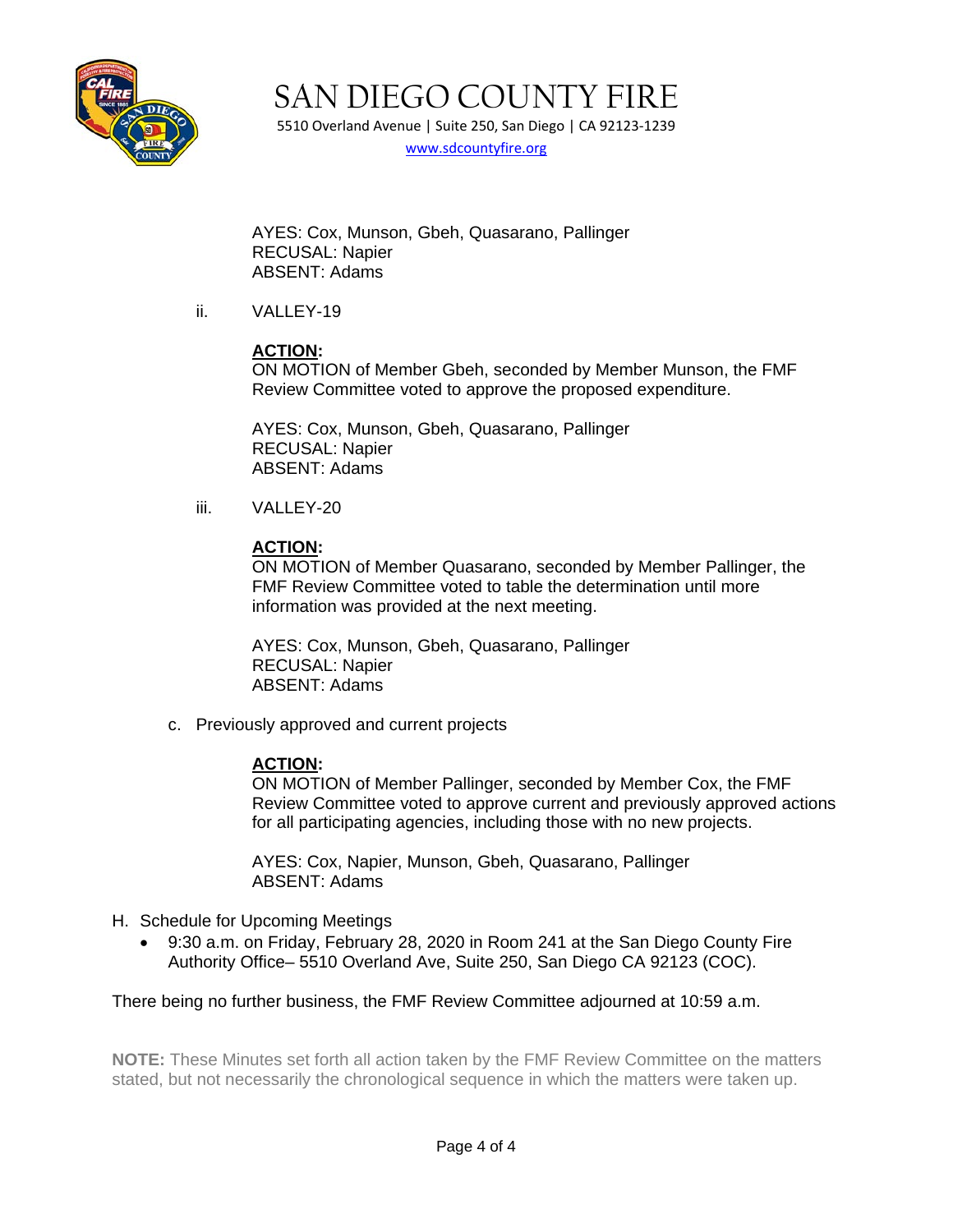#### FIRE MITIGATION FEE REVIEW COMMITTEE MINUTES - February 20, 2020

TABLE 1

| <b>Agency Name</b>                       | <b>Assigned Project #</b> | <b>Proposed Expenditures FY</b><br>2020-21                                                                                 | <b>Dollar Amount</b>                     | <b>Status</b>  |
|------------------------------------------|---------------------------|----------------------------------------------------------------------------------------------------------------------------|------------------------------------------|----------------|
| <b>Alpine Fire Protection District</b>   | AFPD-1                    | Debt Service Buyback - Fire<br><b>Station Construction</b>                                                                 | Income from FMF<br><b>Fees Collected</b> | Approved       |
| Bonita-Sunnyside Fire                    | <b>BONITA-2</b>           | Debt Service Buyback - Fire<br><b>Station Construction</b>                                                                 | Income from FMF<br><b>Fees Collected</b> | Approved       |
| <b>Borrego Fire Protection District</b>  | BORREGO-2                 | Payment towards new station                                                                                                | Income from FMF<br><b>Fees Collected</b> | Approved       |
| Deer Springs Fire Protection District    | DSFPD-1                   | Debt Service Payback - Fire<br><b>Station Construction</b>                                                                 | Income from FMF<br><b>Fees Collected</b> | Approved       |
| Julian-Cuyamaca Fire Protection District |                           | Julian dissolved and annexed into<br><b>CSA 135</b>                                                                        | N/A                                      | N/A            |
| Lakeside Fire Protection District        | LAKESIDE-1                | Debt Service Payback - Fire<br><b>Station Construction &amp; Apparatus</b>                                                 | Income from FMF<br><b>Fees Collected</b> | Approved       |
| Mootamai, Pauma, Yuima                   |                           | Fire services annexed into<br><b>CSA135</b>                                                                                | N/A                                      | N/A            |
| North County Fire Protection District    | NCFPD-4                   | Debt Serice Payback - Fire<br>Station 4                                                                                    | Income from FMF<br><b>Fees Collected</b> | Approved       |
|                                          | NCFPD-7                   | Debt Service Payback - Prior Fire<br><b>Station and Apparatus</b>                                                          | Income from FMF<br><b>Fees Collected</b> | Approved       |
| Ramona Municipal Water District          | RMWD-1                    | <b>Fire Station Expansion</b>                                                                                              | Income from FMF<br><b>Fees Collected</b> | Approved       |
|                                          | RMWD-2                    | New Fire Station and Equipment                                                                                             | Income from FMF<br><b>Fees Collected</b> | Approved       |
|                                          | RSFFPD-18                 | Harmony Grove Fueling Station                                                                                              | Income from FMF<br><b>Fees Collected</b> | Approved       |
|                                          | RSFFPD-19                 | Harmony Grove Emergency<br>Generator                                                                                       | Income from FMF<br><b>Fees Collected</b> | Approved       |
|                                          | <b>RSFFPD-20</b>          | Increase to PY approved Fire<br>Station 5 project of \$1,445,000 to<br>\$2,000,000 due to cost<br>increases.               | \$555,000                                | Approved       |
|                                          | <b>RSFFPD-22</b>          | New Printer/Plotter/Scanner due<br>to increased workload on existing<br>equipment. Total cost \$46,154                     | \$30,000                                 | Approved       |
| <b>Rancho Santa Fe</b>                   | RSFFPD-23                 | Updating fire prevention software<br>due to increased volume. Total<br>\$47,059 - 85% requested                            | \$40,000                                 | Approved       |
|                                          | <b>RSFFPD-24</b>          | New fire prevention vehicle for<br>inpections on new construction.<br>Total \$70,588 - 85% requested                       | \$60,000                                 | Approved       |
|                                          | <b>RSFFPD-25</b>          | FY20/21: Training Tower<br>Improvements due to staff<br>increase. Total cost \$176,471 -<br>85% 50% requested              | \$150,000                                | <b>PENDING</b> |
|                                          | <b>RSFFPD-26</b>          | FY20/21: New Utility Vehicle for<br>operations to cover growth in<br>district. Total cost \$82,353 - 85%-<br>50% requested | \$70,000                                 | Approved       |
|                                          | <b>RSFFPD-27</b>          | FY20/21: New quick attack<br>vehicle due to building growth in<br>wildland areas. Total cost<br>\$411,765 85% Requested    | \$350,000                                | Approved       |
| Rincon Del Diablo MWD                    | <b>RDD MWD</b>            | New Project Saving                                                                                                         | Income from FMF<br><b>Fees Collected</b> | Approved       |
| San Marcos Fire Protection District      | <b>SAN MARCOS-1</b>       | Debt Service Buyback                                                                                                       | Income from FMF<br><b>Fees Collected</b> | Approved       |
| San Miguel Fire Protection District      | <b>SAN MIGUEL-1</b>       | Debt Service Buyback                                                                                                       | Income from FMF<br><b>Fees Collected</b> | Approved       |
|                                          | <b>SAN MIGUEL-2</b>       | <b>Station 19 Reallocation</b>                                                                                             | Income from FMF<br><b>Fees Collected</b> | Approved       |
|                                          | VALLEY-5                  | Station #3 Construction - to start<br>in FY20/21                                                                           | Income from FMF<br><b>Fees Collected</b> | Approved       |